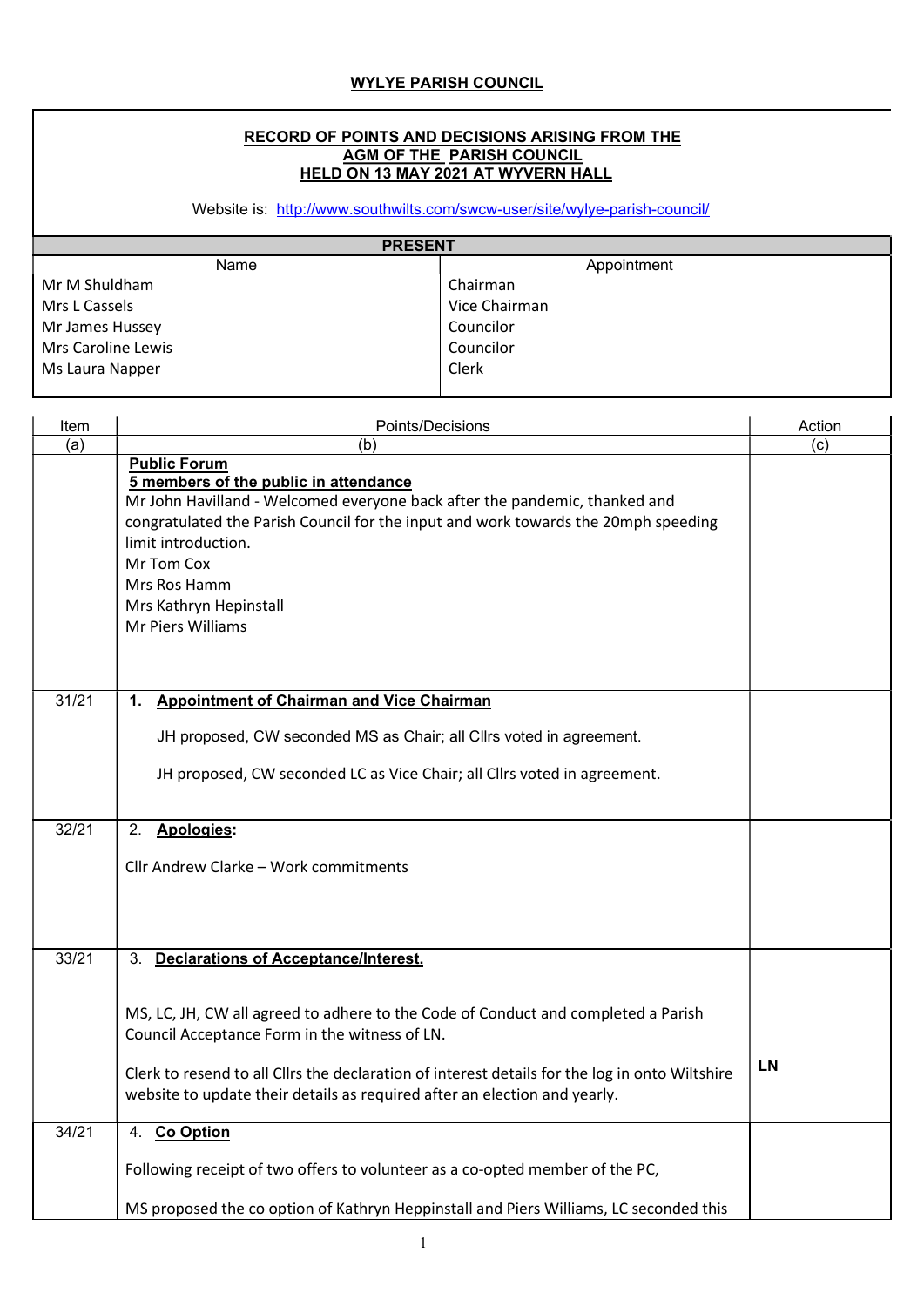|       | and all Cllrs were in agreement.                                                                                                                                                                                                                                                                                                                                                                                                                                              |           |
|-------|-------------------------------------------------------------------------------------------------------------------------------------------------------------------------------------------------------------------------------------------------------------------------------------------------------------------------------------------------------------------------------------------------------------------------------------------------------------------------------|-----------|
|       | KH and PW agreed to adhere to the Code of Conduct and completed a PC Acceptance<br>form in the witness of LN.                                                                                                                                                                                                                                                                                                                                                                 |           |
| 35/21 | <b>Policy adoption</b><br>5                                                                                                                                                                                                                                                                                                                                                                                                                                                   |           |
|       | Code of Conduct - as circulated                                                                                                                                                                                                                                                                                                                                                                                                                                               |           |
|       | Standing Orders - as circulated                                                                                                                                                                                                                                                                                                                                                                                                                                               |           |
|       | LN to circulate the Code of Conduct and SO's to the new cllrs                                                                                                                                                                                                                                                                                                                                                                                                                 | <b>LN</b> |
| 36/21 | 6. Councillors Responsibilities                                                                                                                                                                                                                                                                                                                                                                                                                                               |           |
|       | It was agreed that the below Cllrs would take the lead on the below responsibilities                                                                                                                                                                                                                                                                                                                                                                                          |           |
|       | A) Planning - MS, CL                                                                                                                                                                                                                                                                                                                                                                                                                                                          |           |
|       | B) Highways - LC                                                                                                                                                                                                                                                                                                                                                                                                                                                              |           |
|       | C) Data Protection - AC<br>D) Footpaths - JH                                                                                                                                                                                                                                                                                                                                                                                                                                  |           |
|       | E) Sewage - PW                                                                                                                                                                                                                                                                                                                                                                                                                                                                |           |
|       | F) Litter - KH                                                                                                                                                                                                                                                                                                                                                                                                                                                                |           |
|       | G) Parish steward - MS, CL                                                                                                                                                                                                                                                                                                                                                                                                                                                    |           |
| 37/21 | 7. Clerk Update                                                                                                                                                                                                                                                                                                                                                                                                                                                               |           |
|       |                                                                                                                                                                                                                                                                                                                                                                                                                                                                               |           |
|       | AGAR - Year end internal audit                                                                                                                                                                                                                                                                                                                                                                                                                                                |           |
|       | Tom Cox has kindly agreed to carry out the internal Audit of the accounts year<br>end 2021.                                                                                                                                                                                                                                                                                                                                                                                   |           |
|       | ILCA course - LN explained the course content she is currently undertaking and<br>the timescales involved. The modules are 1. Core roles and Responsibilities, 2.<br>Law and procedures, 3. Finance, 4. Management, 5. Community.                                                                                                                                                                                                                                             |           |
|       | PAYE - LN confirmed the costs to process the clerks wages are bi monthly £30<br>plus an additional set up one off costs of £25 and £5 - it was agreed by all Cllrs<br>that the above costs are paid in regards to the clerks wages being processed.<br>The external accountancy company DCK Accounting Solutions will now be<br>instructed.                                                                                                                                   | <b>LN</b> |
|       | Contract - Clerks contract was agreed by all Cllrs.                                                                                                                                                                                                                                                                                                                                                                                                                           |           |
|       | Bank Statements/Signatories-<br>MS and LC signed the form to change the address on the PC account for admin<br>rights only, no correspondence yet from Natwest Bank with regards to this.<br>MS has agreed to visit the bank and follow this up, MS has also agreed to obtain<br>a bank statement for the period of $25/03/21 - 25/04/21$ to enable clerk to<br>finish the year end accounts in preparation for the audit, and to submit the<br>request for a new cheque book | <b>MS</b> |
| 38/21 | 8. Minutes of the Wylye Parish Council Meeting held on 4 March 2021.<br>Minutes agreed and signed off by chair                                                                                                                                                                                                                                                                                                                                                                |           |
| 39/21 | Minutes of Wyle AGM held 21 July 2020<br>9.<br>Minutes agreed and signed off by chair                                                                                                                                                                                                                                                                                                                                                                                         |           |
|       |                                                                                                                                                                                                                                                                                                                                                                                                                                                                               |           |